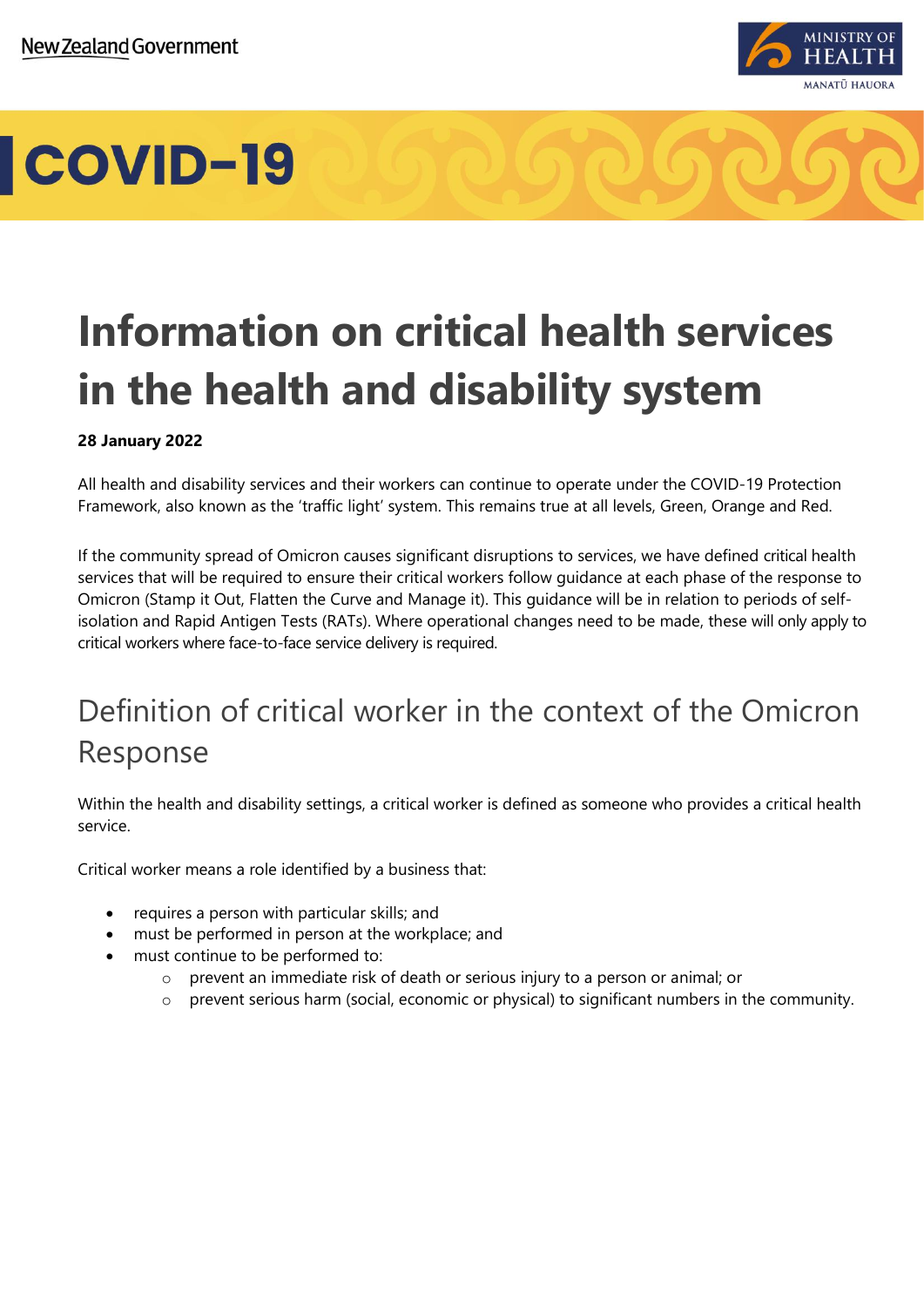

### Assumptions for defining critical health services

- 1. The list of critical health services has been updated to reflect New Zealand's COVID-19 Protection Framework, which has replaced the 'Alert Level' system.
- 2. If disruptions are caused by Omicron and operational changes need to be made, the distinction between critical and non-critical health and disability services (and the implications of these definitions) are likely to be in place for 2-3 months. The list will be revised from time to time where appropriate and necessary.

### Critical health services criteria

#### **Critical services in the health system are those that meet one or more of the following five criteria:**

- 1. A health and disability service that provides direct, hands-on care and support that maintain a person's necessities of life.
- 2. A health and disability service that ensures the safety of the critical workforce.
- 3. Disability Support Services (DSS) and Aged Care services, including Home and Community Support Services (HCSS), that support high-risk and vulnerable client groups.
- 4. Crisis support for people who feel unwell or are unsafe (eg, funded helplines, refuges and family violence services, sexual violence crisis services).
- 5. A health and disability service that enables the delivery of equitable care to those people most at risk of harm.

Services are prioritised to those people most at risk of harm if those services were not provided. Each provider delivering these services must immediately identify those people most at risk.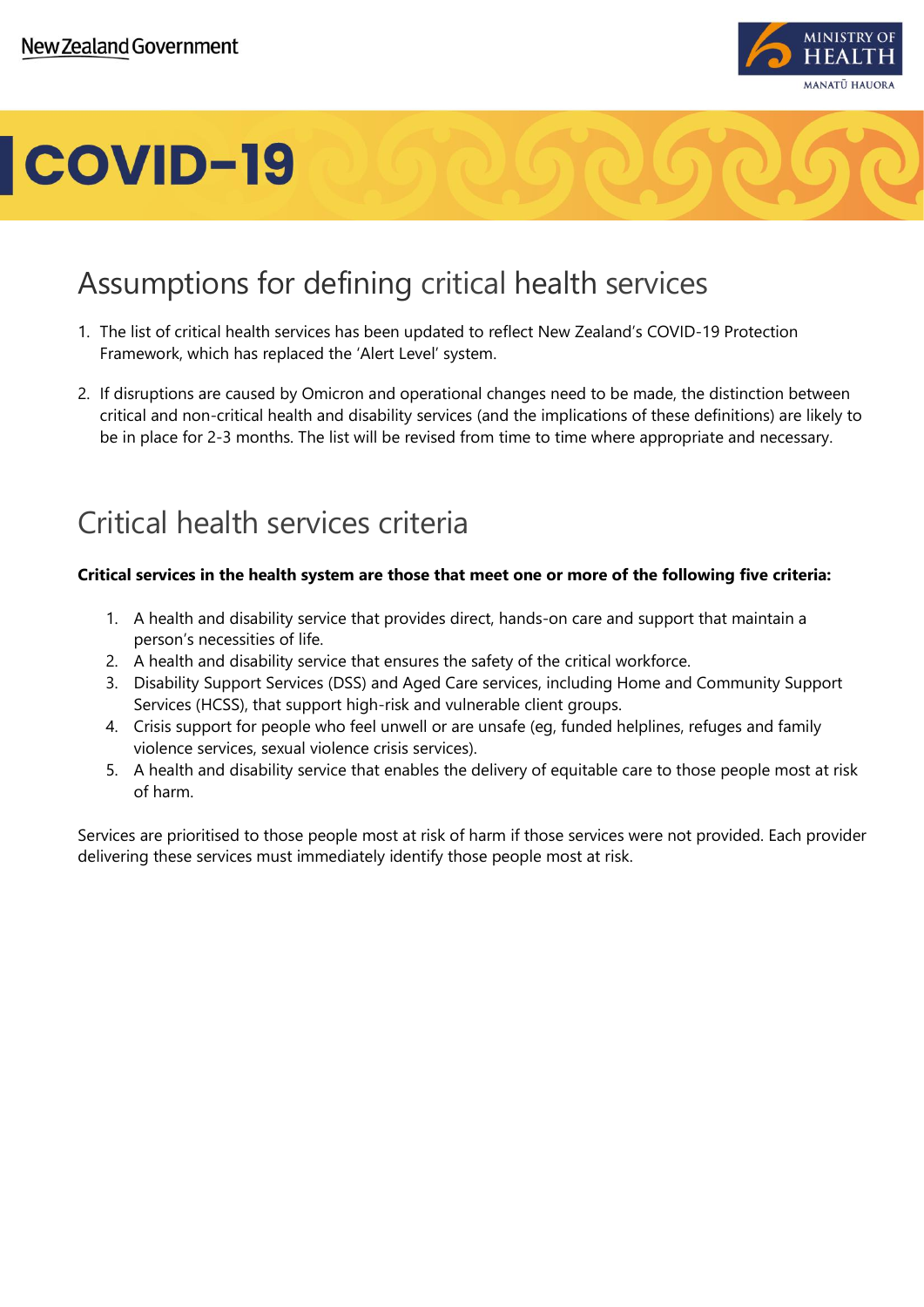

### Key Questions and Answers

#### **1. What is the definition of health services that would be considered critical?**

Any entity or worker providing a critical health service (as defined above) is considered critical. Critical services will continue to provide the basic necessities of life for everyone in New Zealand.

#### **2. What are some examples of health services that would be considered critical?**

Please see Appendix 1 of this document for the list of health and disability services currently considered critical. This list is not exhaustive and agencies can be added to the list if they contact the Ministry of Health and an assessment by the Ministry concludes that they are indeed critical. An assessment can be requested by emailing **[info@healthworkforce.govt.nz](mailto:info@healthworkforce.govt.nz)**.

#### **3. Are maternity workers considered critical?**

There are around 1,400 Lead Maternity Carers, GPs, obstetricians, and other maternity workers who are employed under section 88 of the NZ Public Health and Disability Act 2000. The Ministry of Health consider all of these workers, who help mothers give birth, to be critical.

If the mother of a baby happens to have contracted COVID-19, the baby must be born in a hospital to ensure appropriate safety precautions are in place to prevent its spread.

#### **4. Are there any health, disability, or aged care support services that would be excluded from the definition of critical services'?**

Broadly speaking, all health-related services that are not related to maintaining the necessities of life are excluded.

However, there will also be health and disability services that are normally considered to be 'non-critical' that may be considered critical under certain (usually time-limited) circumstances, such as when the Ministry of Health has to change their operational response to address the possible disruptions due to Omicron. Please note that all health services continue under Red settings. Critical health services are a subset of the health workforce that meet the criteria of critical workers and therefore require access to RATs and other measures to ensure they can continue in their roles in an Omicron outbreak.

#### *Household management services*

Home support services for older people or people with disabilities would be considered critical if they are needed to prevent an immediate risk of death or serious injury to a person or prevent serious harm. For example, most people could cope adequately without their home being vacuumed for a few weeks. However, if a person's health or disability means that they cannot keep their house clean enough to stay healthy, the support they receive to do so would be considered critical.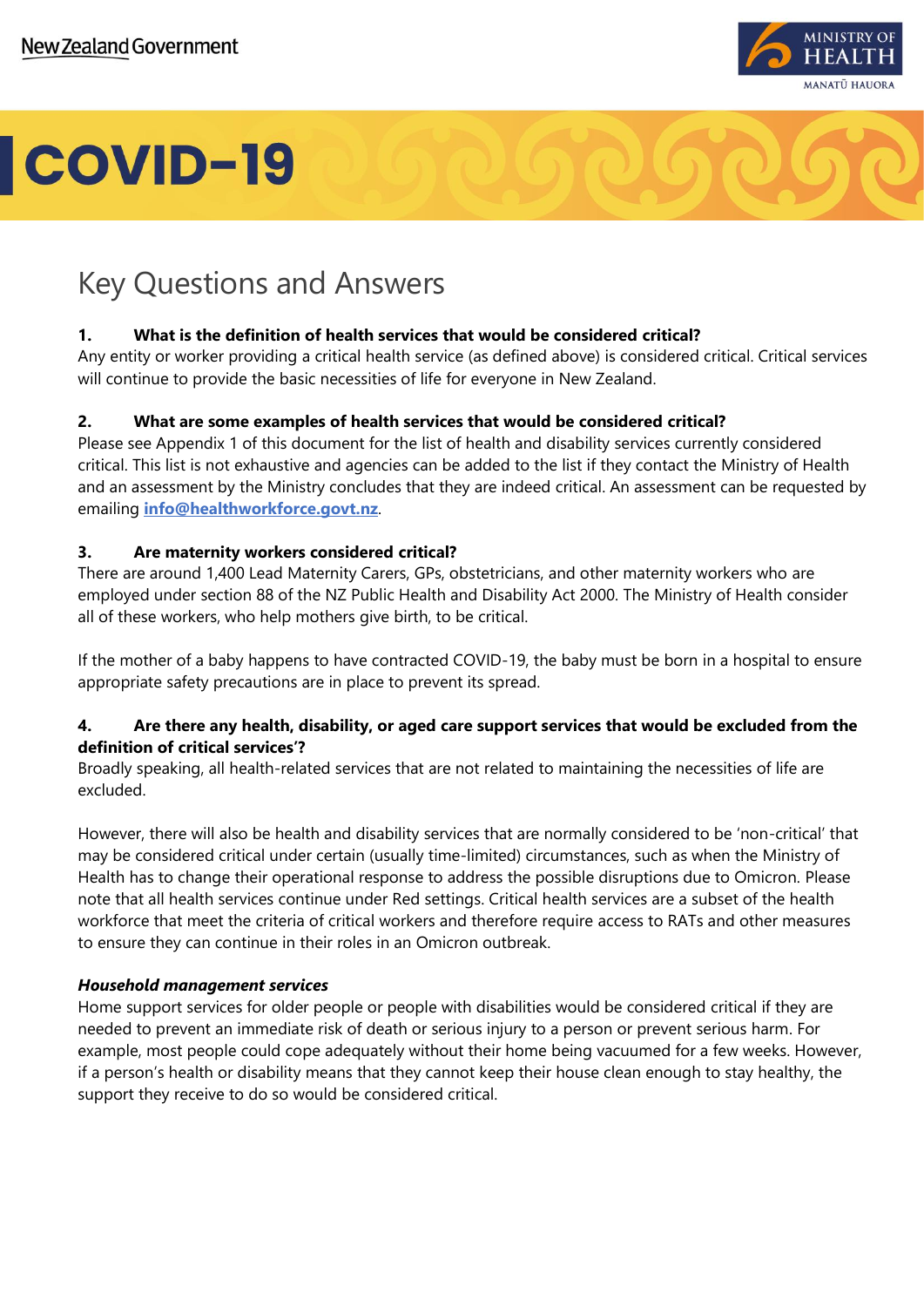

#### *Social connection services*

All services provided in the health and disability system that might be considered related to socialising, rather than health, would be excluded from the definition of 'critical'. For example, volunteers taking the elderly for a drive is good for mental health, but most people can remain healthy for a few weeks without this close contact. Similarly, visiting aged care homes for the purposes of doing arts and crafts to raise morale would not be considered a critical service.

#### **5. Are students who are providing health and disability services considered to be providing critical services?**

Students undertaking a placement as part of completing their academic programme may start or continue in that placement only in accordance with COVID-19 Protection Framework settings. Students performing critical services defined in this document must comply with the Framework settings and/or conditions that apply to the setting where the student is placed.

#### **6. How can people get repeat prescriptions?**

Your doctor will have ways to get a prescription in place under all conditions, whether they are operating face-to-face or remotely. Please ring your doctor for further information.

#### **7. How will enforcement officers know whether a health or disability service worker is considered 'critical' or not?**

Those services explicitly listed in Appendix 1 are automatically considered critical. Workers that can demonstrate they work in one of those services should be considered critical workers.